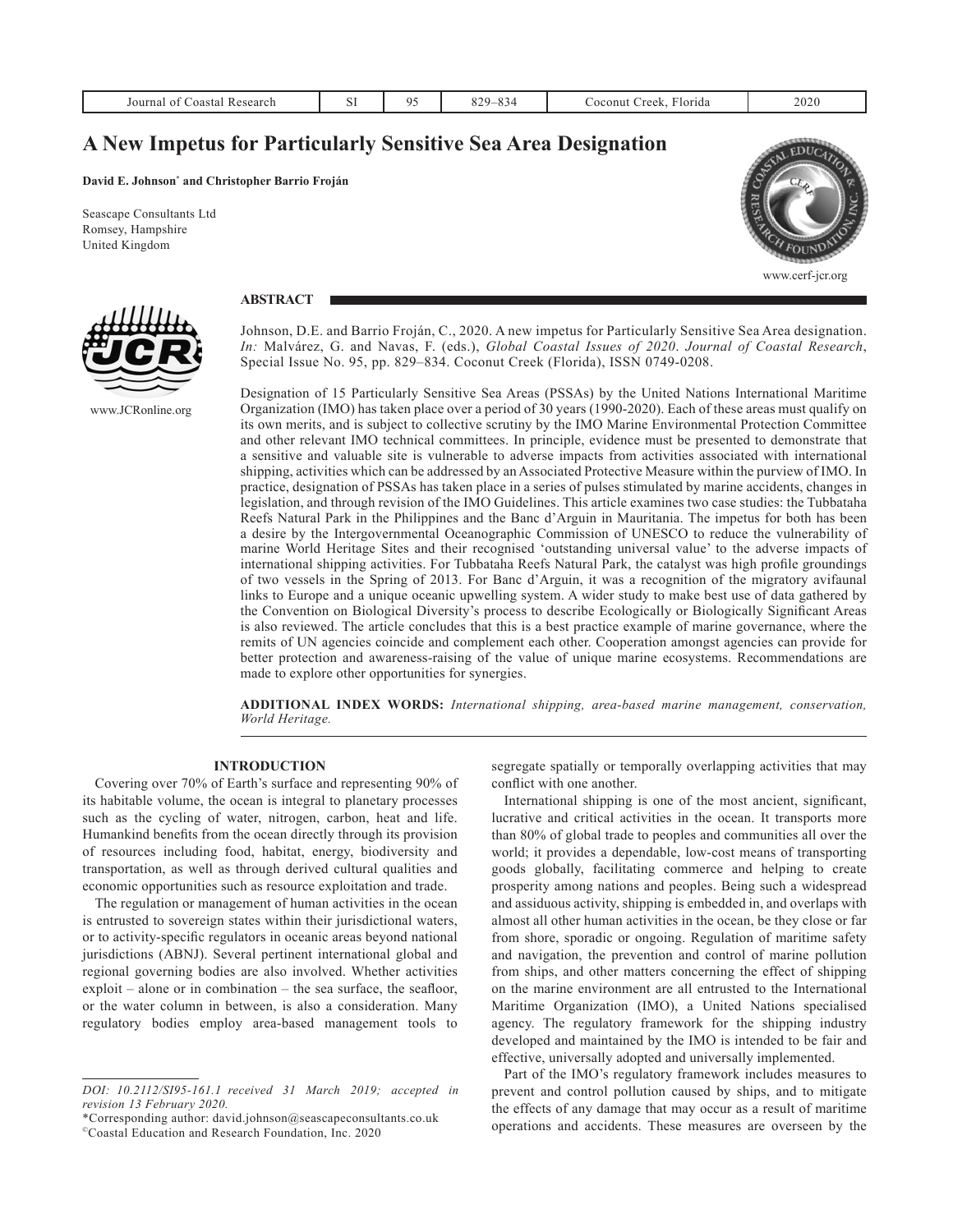IMO's Marine Environment Division, directed by the Marine Environment Protection Committee (MEPC) and aided by a number of sub-committees. One available measure – the designation of a Particularly Sensitive Sea Area (PSSA) – can be conferred by the IMO's MEPC to an area that requires special protection because of its significance for recognised ecological, socio-economic or scientific reasons, and which may be vulnerable to damage by international maritime activities. Updated guidelines on designating PSSAs were adopted by the IMO Assembly in Resolution A.982(24) (IMO, 2006).

Many other international and regional instruments recognise and/or encourage the protection of areas important for the conservation of biological diversity, as well as areas with high ecological, cultural, historical, archaeological, socio-economic or scientific significance. Some such instruments include the United Nations (UN) Convention on Biological Diversity's Ecologically or Biologically Significant Areas (CBD EBSAs), the UN Educational, Scientific and Cultural Organization's (UNESCO) World Heritage List, the International Seabed Authority's Areas of Particular Environmental Interest (ISA APEIs), The UN Food and Agriculture Organization's Vulnerable Marine Ecosystems (FAO VMEs), the Regional Seas Conventions' Marine Protected Areas, Specially Protected Areas and Priority Conservation Areas, BirdLife International's Important Bird and Biodiversity Areas (IBAs), and the Marine Mammal Protected Areas Task Force's Important Marine Mammal Areas (IMMAs), amongst others. Several of these designations meet the definition of other effective area-based conservation measures (OECMs) as referenced in Aichi Biodiversity Target 11 and adopted by the CBD as part of the Strategic Plan for Biodiversity 2011-2020 (CBD, 2018; Diz *et al.*, 2018).

As part of the UN 2030 Agenda for Sustainable Development adopted in 2015 (UN, 2015), States and Governments adopted a set of 17 sustainable Development Goals (SDGs) that integrate economic, social and environmental dimensions of sustainable development. All countries have a shared responsibility to achieve the SDGs in an integrated manner, and all have a meaningful role to play locally, nationally and globally. To this end, the purpose of the present investigation is to describe the workings of an existing mechanism that promotes sustainable resource use through the safeguarding of vulnerable aspects of the marine environment (*i.e.*, the IMO's PSSA designation process), and to demonstrate its compatibility with other mechanisms with a similar remit around other activities in the ocean (*e.g.*, UNESCO's World Heritage listings or the CBD's EBSA process). By comparing and contrasting such mechanisms, commonalities may be revealed that could promote a better integration of approaches to marine spatial management, including nature conservation, and ultimately could facilitate the streamlining of efforts by international regulatory bodies towards the achievement of the interdependent SDGs.

#### **METHODS**

The stepwise process that can culminate in the approval and designation of PSSAs is set out in the guidelines adopted by the IMO Assembly in Resolution A.982(24) (IMO, 2006; Figure 1). Essentially, for an area to be considered, it must not only satisfy at least one of the ecological, socio-economic, cultural or scientific criteria, it must also be at risk or vulnerable to damage from international shipping activities. The threat from international shipping activities to the recognised attributes must be described



Figure 1. The PSSA application and designation process.

in the application. Appropriate associated protective measures (APM) to mitigate against the described threat must also be prepared and included in the application for consideration. An application for PSSA status may only be submitted to the IMO's MEPC by one or several interested IMO Member Governments. Assessment of each application is conducted by the MEPC during its periodic meetings (approximately every 9 months). Once a PSSA is approved in principle, APMs are sent for approval by an appropriate IMO Sub-Committee. Typically, APMs approved or adopted by the IMO entail one or more of the following actions: a recommended or compulsory pilotage, the mandatory reporting of passage by high-risk vessels or cargo, traffic separation schemes, areas to be avoided, no anchorage areas, or the prohibition of certain discharges in declared Special Areas.

The PSSA designation itself has no legal basis as it is derived from a non-binding IMO Assembly resolution. However, protection through the use of APMs provides the legal basis for regulatory control of shipping. On designation, PSSAs and APMs are published in notices to mariners and as certified updates to nautical charts.

To showcase the workings of the PSSA designation process, two case studies are described, each at a different stage along the process: the Tubbataha Reefs Natural Park in the Philippines and the Banc d'Arguin National Park and adjacent sea in Mauritania. A selection of other discrete areas of the ocean that have undergone an assessment by the CBD's EBSA process (Johnson *et al.*, 2018) and which may have the potential to inform the IMO's PSSA process have been identified and assessed against PSSA criteria. The legal, technical, scientific and practical considerations of similar processes informing one another are explored.

## **RESULTS**

Brief descriptions of the PSSA application process for each of the two case study areas are presented in turn. A summary of the findings from a review of selected EBSAs with the potential to inform the PSSA process is also presented.

## **Tubbataha Reefs Natural Park**

The Tubbataha Reefs Natural Park (TRNP) encompasses an area of 970.3 km2 located in the Sulu Sea, in the Philippine province of Palawan, at the heart of the Coral Triangle. The Coral Triangle is regarded as the richest marine biodiversity hot-spot in the world (Hoeksema 2007; Miller *et al*., 2018). The park was established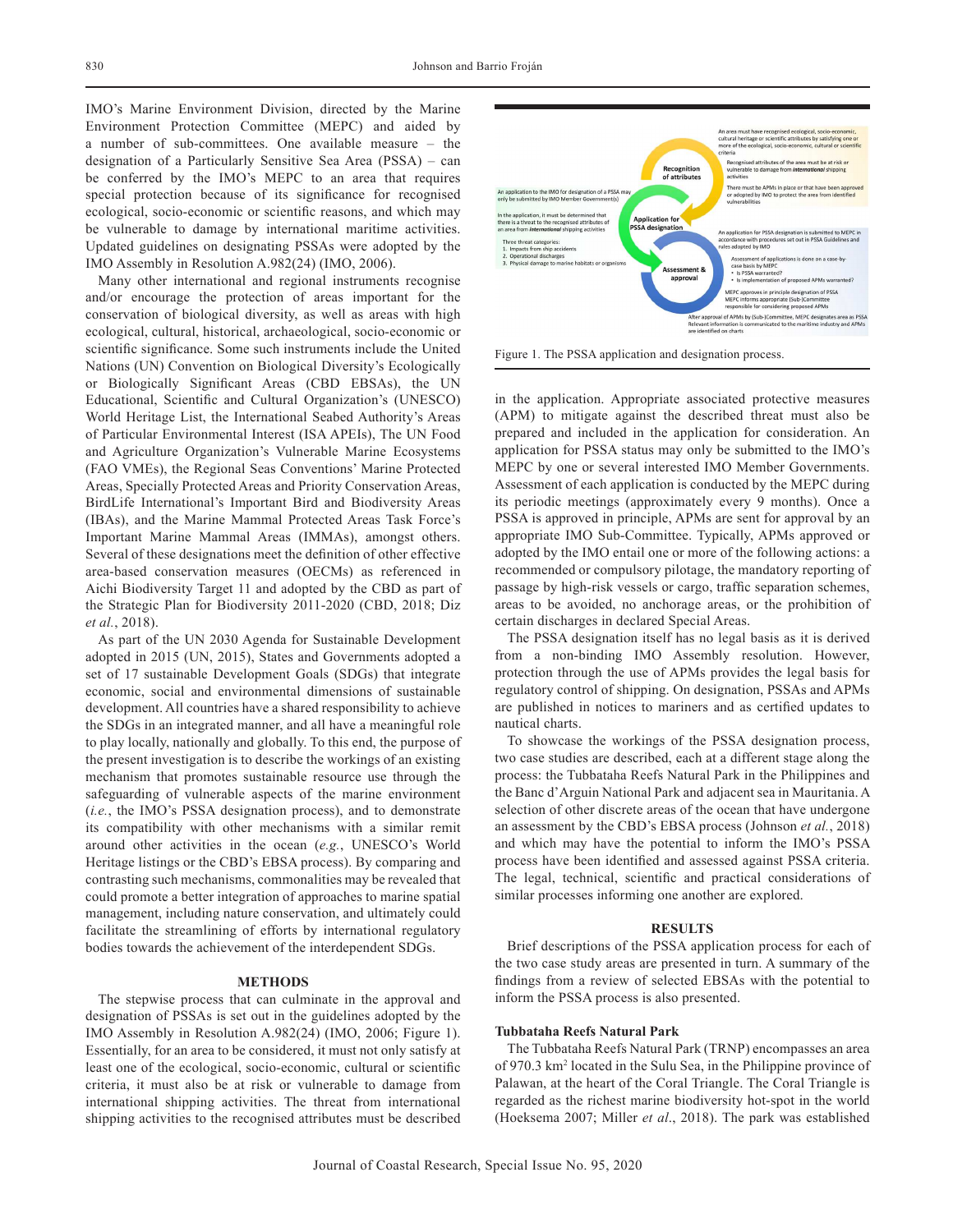as a national marine protected area by the Philippines in 2010. Within it lie the Tubbataha Reefs, a coral reef complex with two large atolls and the Jessie Beazley Reef. It was inscribed as a World Heritage Site in 1993, and on the Ramsar List of Wetlands of International Importance in 1999. It lies inside the boundaries of the Sulu-Sulawesi Marine Ecoregion multi-site EBSA, adopted by the CBD in 2016 (CBD, 2016). The TRNP was designated as a PSSA in 2017 (IMO-MEPC, 2017), with the establishment of an area to be avoided as an APM (IMO, 2017; implemented in 2018), aimed at improving the safety of navigation and the protection of the marine environment.

As one of the last few remaining examples in the world of a highly diverse, near-pristine coral reef complex in an offshore area located far from human settlements, the TRNP scores highly against all of the ecological, socio-economic, cultural and scientific criteria for PSSA designation (IMO-MEPC, 2017).

The TRNP lies at the intersection of north-south and eastwest shipping routes that traverse the Sulu Sea, connecting the South China Sea to the Celebes Sea and to the Pacific Ocean. Consequently, there is a significant and growing risk of accidental spills and even grounding on the reefs, increasing the vulnerability of all the recognised attributes of the TRNP. Notably, two successive ship-grounding incidents that took place in 2013 (the *USS Guardian* in January and the *Min Ying Pu* in March), which prompted the submission by the Philippines and UNESCO of the application for the TRNP to be considered as a PSSA (IMO-MEPC, 2014). The threat of oil and chemical pollution and potential catastrophic impact on coral reefs is well known (Jernelöv, 2010). Moving the concentration of shipping away from the Park significantly reduces the risks of incidents.

## **Banc d'Arguin National Park and Adjacent Sea**

The Banc d'Arguin National Park (BANP) and adjacent sea (Gulf d'Arguin) are on the Atlantic coast of Mauritania. The BANP itself extends from Cap Timiris in the south to Pointe Minou in the north. Seaward, the park boundary extends 60 km offshore, covering an area of sea and coastal wetlands of 12,075.0 km2 . The ecological connections of BANP extend far offshore, encompassing the Cap Blanc upwelling system, an oceanic feature that sustains elevated biological productivity far beyond Mauritania's Exclusive Economic Zone (EEZ). The park was established in 1976 to protect both its significant natural resources and valuable local fisheries. It was designated as a Ramsar Site in 1982 and inscribed on the World Heritage List in 1989. In 2014, two EBSAs were identified by the CBD that cover the upwelling zone and the interdependent coastal habitats of Mauritania and north of Senegal (CBD, 2014).

According to a feasibility study, the BANP and adjacent sea comprehensively meet the ecological criteria and many aspects of the socio-economic, cultural heritage and scientific criteria for PSSA designation (IMO, 2006). The area is part of the East Atlantic flyway (BirdLife Factsheet, 2019) and hosts the largest concentration of wintering wading birds (from Europe) in the world. Its extraordinary productivity also supports one of the most diversified communities of nesting piscivorous birds in the world.

Different types of international vessels pass through the Mauritanian EEZ within close proximity to the BANP; the route is one of the most heavily trafficked in the North Atlantic. Between 400 and 500 million tonnes of hydrocarbons are shipped through Mauritanian waters each year. Some 40-100 large demersal

trawlers also frequent the area. Ship-specific risks, increasing vessel traffic, interaction between international shipping and other activities (*e.g.*, oil and gas extraction), and chronic poor offshore visibility (caused by airborne Saharan dust; Dunion and Velden, 2004) all pose a real threat to the natural integrity of the region. The region is ill equipped for a major counter-pollution effort.

Mauritania's intention to apply for PSSA designation within its EEZ was communicated to MEPC in 2015, followed in 2016 by submission of background information on the criteria satisfied (IMO-MEPC, 2016). Formal application for PSSA status awaits the provision by national stakeholders of quantitative data to support the risk assessment and development of potential APMs. Potential APMs under discussion include a deep-water traffic separation scheme over the upwelling zone to reduce the risk of collision between ships in transit offshore, and a discrete precautionary area encompassing the Chinguetti oil field in the Gulf d'Arguin to minimise the risk of collision between international shipping and oil exploitation activities (IMO-MEPC, 2016).

## **Summary of Review of Selected EBSAs**

Nine EBSAs selected to represent a variety of navigational circumstances (*e.g.*, within national waters, in ABNJ, straddling national and international jurisdictions, primarily benefiting seabirds or marine mammals) were assessed (Lyons, 2019) to ascertain whether the information gathered by the EBSA process could in turn be useful for the PSSA designation process, or whether any attribute identified by the EBSA process may be vulnerable in principle to impacts from international shipping.

The results of the assessment were interesting and useful, but inconclusive. A key finding and recurring issue of the assessment was the incompatibility between scales at which each process can operate. Scientific evidence in support of EBSA criteria can often be available and be sufficient at relatively low resolution over a large spatial scale, enabling the description of EBSAs over large expanses of ocean where the impact of any human activity in isolation would be difficult to discern, let alone monitor or mitigate. By contrast, IMO measures, such as APMs, may only be applied to more discrete areas where there is direct evidence of the potential for international shipping to harm or impact the recognised attributes. In addition, where specific and adequate information might be easily generated in principle, such as in nearshore waters close to ports, this information doesn't always exist or is not readily available, particularly around least developed or developing States, thus preventing the assessment of vulnerability of recognised attributes to apparent risks and threats (*e.g.*, the Churna-Kaio Island Complex EBSA in the eastern Arabian Sea, in which the highly polluting Gadani international ship-breaking site is located; Lyons, 2019).

Specific examples of where EBSA-derived information could more easily complement the PSSA process are the Oman Arabian Sea EBSA and the North-Western Mediterranean Pelagic Ecosystems EBSA. Both areas have been recognised as EBSAs based, in part, on the recorded high density of several species of whale, amongst other large pelagic animals (sharks, dolphins, sea turtles and tuna fish). Whales are demonstrably vulnerable to ship strikes and underwater noise (Erbe *et al.*, 2019), and there are growing data holdings that would facilitate the prioritisation of localised higher-risk areas (Agardy *et al.*, 2019; MMPATF, 2019). There is general consensus amongst scientists for the recommendation of IMO measures, such as routing measures or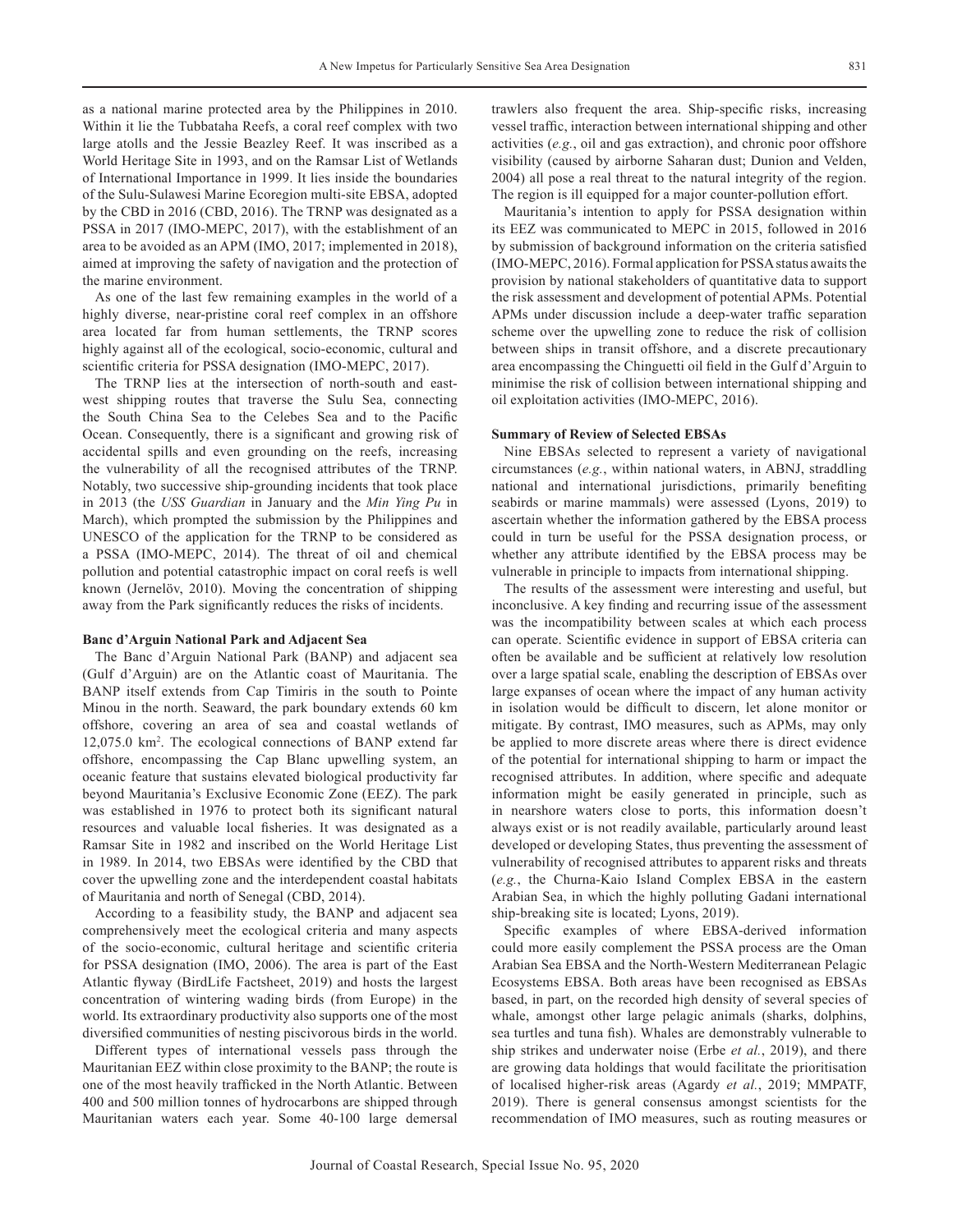vessel speed limits, to be put in place to minimise the frequency and impact of ship strikes and ship noise on whales and other large pelagic species (Lyons, 2019).

## **DISCUSSION**

The brevity of the description of each case study highlighted here might suggest that once PSSA criteria have been met and the vulnerability of attributes to international shipping has been presented, the PSSA application and approval process is clear and straightforward, with the eventual designation inevitable. However, the effort required to provide reliable information to describe each applicable criterion, to isolate and quantify the specific threats and risks posed by international shipping to any valued attribute (especially in the fortunate absence of a major incident that demonstrates it), and to justify APMs which will inevitably incur a cost on the international shipping industry and to the implementing Port State, is a laborious, thorough and timeconsuming undertaking that draws on expertise from an eclectic pool of experts.

It is also apparent that the IMO is not acting in isolation; there are several other UN agencies and NGO initiatives producing and amassing relevant and reliable information that can contribute towards the recognition and description of ecological, socioeconomic, cultural heritage or scientific attributes (Table 1) and can attest to their vulnerability to international shipping.

UNESCO's World Heritage Convention (WHC) has been a pioneering champion of nature conservation and the preservation of cultural heritage, and has proactively encouraged its members, where appropriate, to engage with the IMO with regard to reducing the risk from international shipping on its listed holdings. To date, the WHC protects waters within or adjacent to six of the 15 PSSAs worldwide, including Papahānaumokuākea (USA), Malpelo Fauna and Flora Sanctuary (Colombia), Galápagos Islands (Ecuador), Everglades National Park (USA), Wadden Sea (Denmark, Germany, Netherlands) and the Great Barrier Reef (Australia). Freestone *et al*., 2016 consider whether the WHC could be applied in ABNJ; if so, other significant locations, such as the Sargasso Sea, may be eligible for PSSA designation.

The Worldwide Fund for Nature (WWF) also has a strong record in engaging with the PSSA process in support of its own Marine Priority Places. Other agencies and initiatives are steadily becoming more aware of how they can complement each other's work. A common criticism of UN agencies is that even though each has its specific sectoral responsibilities, their synergies have not been fully explored or exploited. In 2015, WWF submitted a paper to MEPC (Butt and Wright, 2015) highlighting the potential for the use of EBSA criteria to aid in the review of existing PSSAs, or in the identification of prospective PSSAs, with the aim to enhance the PSSA designation process. The 321 EBSAs described to date provide a repository of locations where it would be prudent to assess the potential impacts of international shipping. It is worth noting, however, that not all EBSAs lend themselves to consideration, as those describing dynamic or ephemeral features (as opposed to static or multi-site features) may be incompatible with the implementation of typical IMO measures. Nevertheless, IMO parties could consider temporally applied APMs or the provision of additional observers on vessels in specific areas during periods know to be important for certain recurring phenomena (*e.g.*, seasonal migration routes, winter feeding areas, cyclical productivity hotspots).

Another avenue of exploration is to overlay shipping traffic density (Halpern *et al*., 2019) on a map of the EBSA holdings and identify potential areas of high risk or vulnerability. A good example of the results from this exercise is the EBSA off the southern coast of Sri Lanka (The Southern Coastal and Offshore Waters between Galle and Yala National Park EBSA) where

Table 1. *Eight initiatives that recognise important marine areas (adapted from Gownaris et al., 2019).*



PSSA (IMO); WHC (UNESCO); EBSA (CBD); Ramsar (Convention on Wetlands, Ramsar Sites); VME (FAO); IBA (BirdLife International); IMMA (Marine Mammal Protected Areas Task Force); WWF (Worldwide Fund for Nature Marine Priority Places). *NB*: criterion names have been severely simplified for brevity.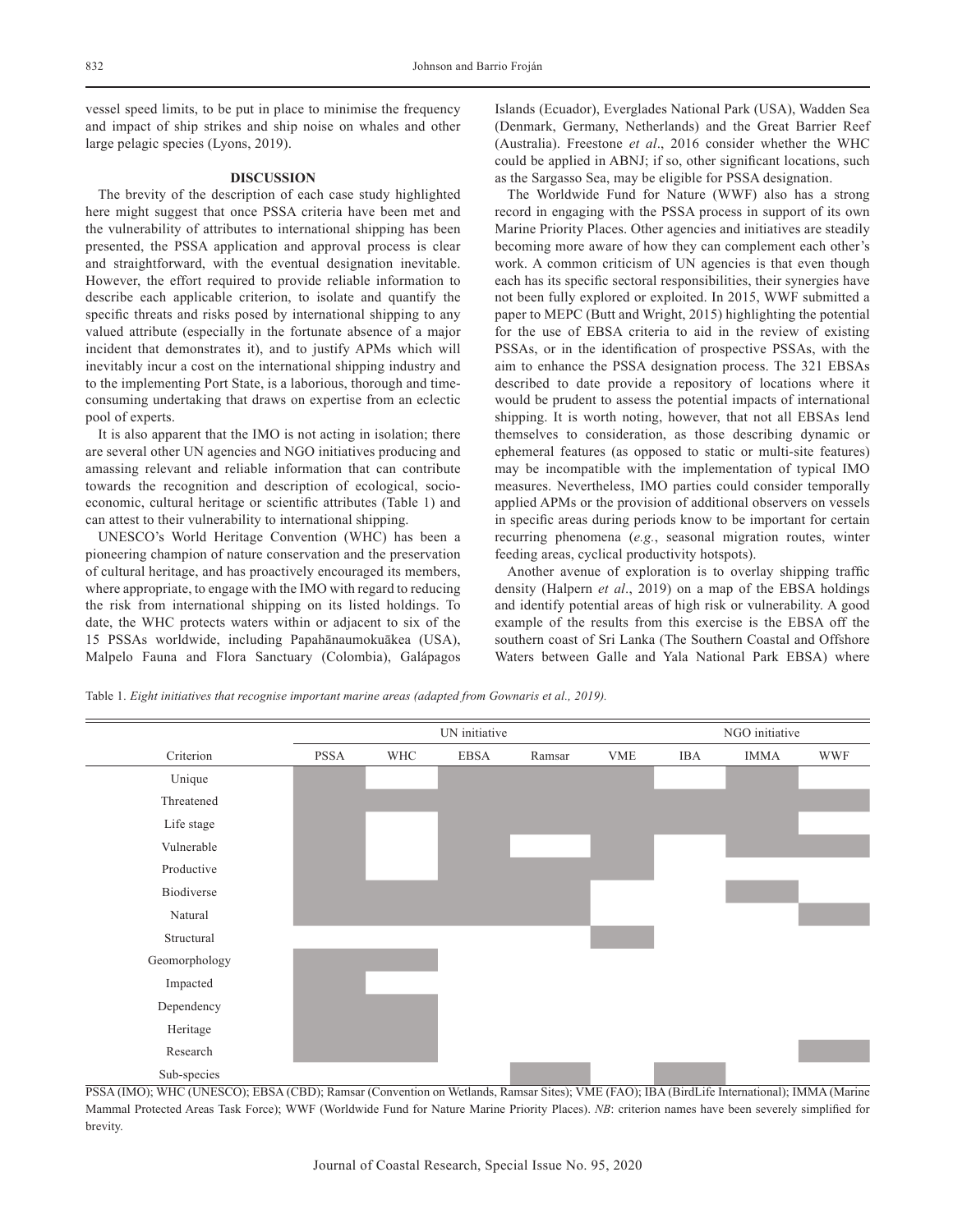a resident population of blue whales is coincident with heavy shipping traffic. Results such as this are in the process of being assessed further.

Despite the apparent globalization of information and the willingness to cooperate amongst agencies, compatibility of data across applications is still problematic, and opportunities to crossfertilize expertise are limited. By facilitating and contributing to this review exercise, the Global Ocean Biodiversity Initiative (GOBI; www.gobi.org) has striven to foment meaningful dialogue and progress. The legal requirement for precedent, together with the scientific burden of proof necessary to demonstrate specific direct impacts of singular activities related to international shipping on particular vulnerable features in an overcrowded ocean, remain a challenge.

## **CONCLUSIONS**

Comparing area-based management tools such as those presented here provides an opportunity to apply criteria generated by different conservation processes to achieve a 'best practice' example of marine governance, where the remits of UN agencies are shown to coincide and complement each other. Cooperation amongst agencies can provide for better protection and awarenessraising of the value of unique marine ecosystems.

Currently (November 2019), according to the IUCN World Database on Protected Areas (www.protectedplanet.net), 7.5% of the global ocean is covered by protected areas. Waters falling within national jurisdictions represent 39.0% of the global ocean, and of that, 17.4% is covered by protected areas. Seeking synergies amongst agencies could provide the opportunities needed to reach or exceed the targets set by UN SDG 14.5 and CBD Aichi Target 11. In addition, working with industry as part of an ecosystembased approach recognising interconnected natural and societal systems could spur efforts to reverse the evident decline of ocean health. Opportunities associated with more transparent data sharing (*e.g.*, ships' automatic identification system (AIS) data including vessel types) can facilitate better and more systematic conservation planning.

## **ACKNOWLEDGMENTS**

The Global Ocean Biodiversity Initiative (GOBI) is supported by the International Climate Initiative (IKI). The German Federal Ministry for the Environment, Nature Conservation and Nuclear Safety (BMU) supports this initiative on the basis of a decision adopted by the German Bundestag.

# **LITERATURE CITED**

- Agardi, T.; Cody, M.; Hastings, S.; Hoyt, E.; Nelson, A.; Tetley, M., and Notarbartolo di Sciara, G., 2019. Looking beyond the horizon: An early warning system to keep marine mammal information relevant for conservation, *Aquatic Conservation: Marine and Freshwater Ecosystems* 29(S2): 71-83.
- BirdLife Factsheet, 2019. http://datazone.birdlife.org/userfiles/ file/sowb/flyways/4\_East\_Atlantic\_Factsheet.pdf
- Butt, N. and Wright P., 2015. *Protecting EBSAs and opportunities for the IMO: The use of EBSAs for informing designation of IMO PSSAs*, A report compiled for the WWF, 23p.
- CBD, 2014. *Marine and coastal biodiversity: ecologically or biologically significant marine areas (EBSAs)*, Convention on Biological Diversity Decision 12/22, 59p.
- CBD, 2016. *Marine and coastal biodiversity: ecologically or biologically significant marine areas*, Convention on Biological Diversity Decision 13/12, 35p.
- CBD, 2018. *Protected areas and other effective area-based conservation measures*, Convention on Biological Diversity Decision 14/8, 19p.
- Diz, D.; Johnson, D.; Riddell, M.; Rees, S.; Battle, J.; Gjerde, K.; Hennige, S., and Roberts, J.M., 2018. Mainstreaming marine biodiversity into the SDGs: The role of other effective areabased conservation measures (SDG 14.5). *Marine Policy* 93, 251-261.
- Dunion, J.P. and Velden, C.S., 2004. The impact of the Saharan Air Layer on Atlantic tropical cyclone activity. *Bulletin of the American Meteorological Society* 85(3), 353-365.
- Erbe, C.; Marley, S.A.; Schoeman, R.P.; Smith, J.N.; Trigg, L.E., and Embling, C.B., 2019. The Effects of Ship Noise on Marine Mammals – A Review, *Frontiers in Marine Science*  6, 606
- Freestone, D.; Laffoley, D.; Douvere, F., and Badman, T., 2016. *World Heritage in the High Seas: an Idea Whose Time Has Come*, UNESCO World Heritage Reports 44, 79p.
- Gownaris, N.J.; Santora, C.M.; Davis, J.B., and Pikitch, E.K., 2019. Gaps in Protection of Important Ocean Areas: A Spatial Meta-Analysis of Ten Global Mapping Initiatives, *Frontiers in Marine Science* 6: 650.
- Halpern, B.S.; Frazier, M.; Afflerbach, J.; Lowndes, J.S.; Micheli, F.; O'Hara, C.; Scarborough, C., and Selkoe, K.A., 2019. Recent pace of change in human impact on the world's ocean. *Nature Scientific Reports* 9: 11609
- Hoeksema, B.W., 2007. Delineation of the Indo-Malayan centre of maximum marine biodiversity: The Coral Triangle. *In*: Renema, W. (ed.), *Biogeography, time, and place: distributions, barriers, and islands*. Dordrecht, The Netherlands: Springer, pp. 117-178.
- IMO-MEPC, 2014. *Protection of the Tubbataha Reefs Natural Park and World Heritage Site*, International Maritime Organization Marine Environment Protection Committee document MEPC 67/INF.25, 5p.
- IMO-MEPC, 2016. *Protection of Banc d'Arguin National Park World Heritage Site and an adjacent sea area*, International Maritime Organization Marine Environment Protection Committee document MEPC 69/INF.19, 7p.
- IMO-MEPC, 2017. *Designation of the Tubbataha Reefs Natural Park as a Particularly Sensitive Sea Area*, International Maritime Organization Marine Environment Protection Committee Resolution 294(71)/17/Add.1 Annex 18, 21p.
- IMO, 2006. *Revised guidelines for the identification and designation of Particularly Sensitive Sea Areas*. International Maritime Organization Resolution A.982(24), 6 February 2006, 13p.
- IMO, 2017. *Routeing measures other than traffic separation schemes*, International Maritime Organization notice SN.1/ Circ.335 Annex 3, 1p.
- Jernelöv, A., 2010. The Threats from Oil Spills: Now, Then, and in the Future. *Ambio* 39(5-6): 353-366.
- Johnson, D.E.; Barrio Froján, C.; Turner, P.J.; Weaver, P.; Gunn, V.; Dunn, D.C.; Halpin, P.; Bax, N.J., and Dunstan, P.K., 2018. Reviewing the EBSA process: Improving on success. *Marine Policy* 88, 75-85.